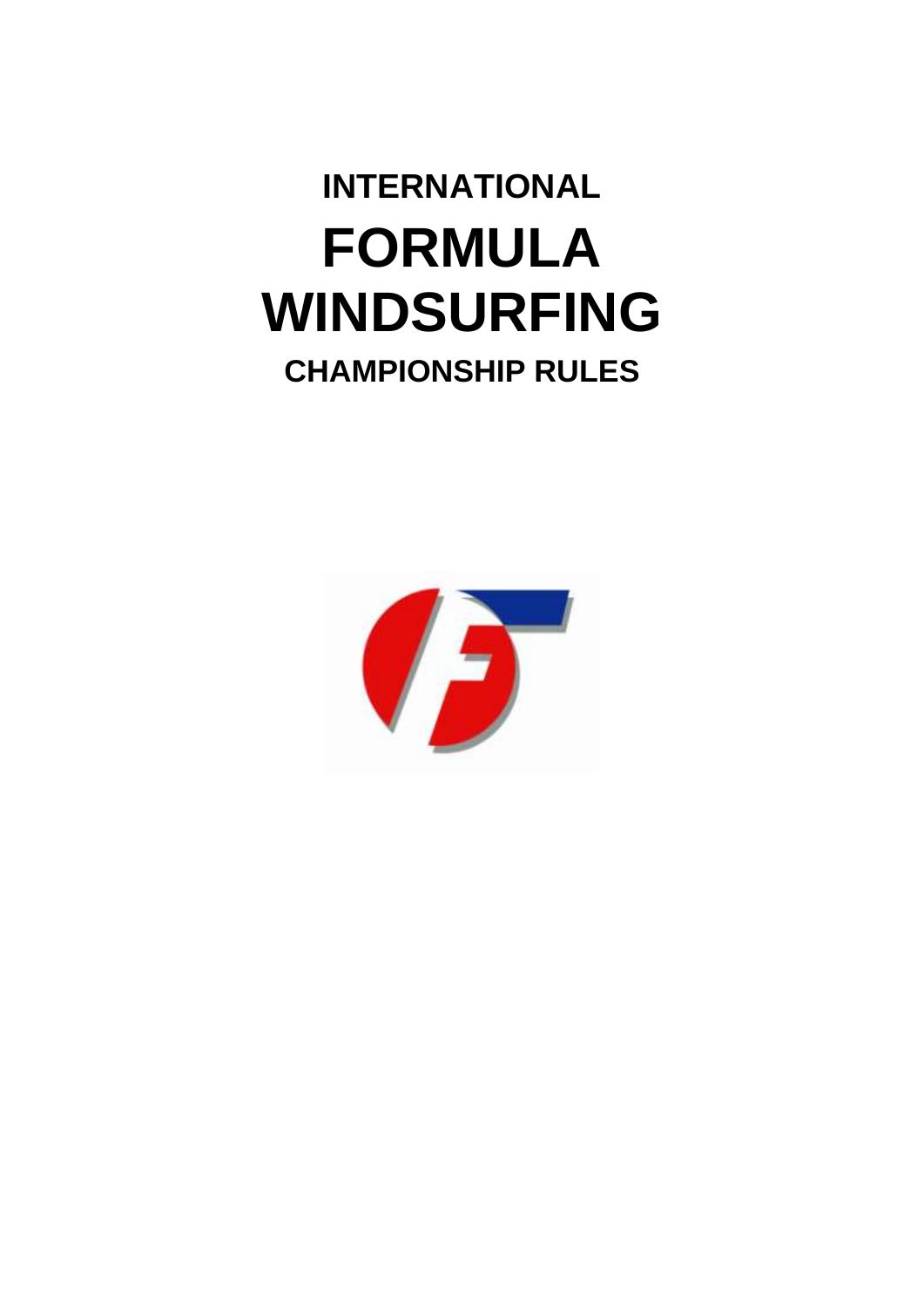### **1 GENERAL**

- **1.1 Location**  FW Worlds shall be within 200km of an International airport, and easily reachable by car.
- **1.2 Pumping** If pumping becomes the main method of
- propulsion the race shall be abandoned **1.3 Titles**

World Championships will be held for divisions A, B, D, and E.

#### **2 DIVISIONS**

- **2.1 Gender Divisions**
- 2.1.1 MEN (A)
- 2.1.2 WOMEN (B)
- **2.2 Age Divisions**
- 2.2.1 Junior (C) is a boy or girl who is less than 17 years old;
- 2.2.2 Youth (D) is a man or woman who is less than 20 years old;
- 2.2.3 Senior (E) is a man who has reached the age of 20 but is less than 35, or a woman who has reached the age of 20 but is less than 30;
- 2.2.4 Master (F) is a man who has reached the age 35, or a woman who has reached the age of 30;
- 2.2.5 Grand Master (G) is a man who has reached the age of 45, or a woman who has reached the age of 40.
- 2.2.6 A sailor must have reached the minimum age limit in the relevant age division by December 31<sup>st</sup> before the year of competition.
- 2.2.7 A sailor must not be older than the maximum age limit in the relevant age division by December 31<sup>st</sup> in the year of competition.

#### **2.3 Weight Divisions**

- 2.3.1 **Lightweight**
- A sailor who weighs less than 75kg.
- 2.3.2 **Heavyweight**
	- A sailor who weighs more than 75kg.

#### **2.4 Division Identification**

At events where the organising authority specifies the use of identification of divisions, the identification shall be displayed on the top panel of the sail, and the minimum length of each side shall be 150mm.<br>WOMEN rod diamond

| $VV = VV - VV$ | TCU URITIVITU |
|----------------|---------------|
| MEN LIGHT      | black diamond |
| .              |               |

#### **2.5 Minimums**  A minimum of 5 entries is required to constitute a division.

#### **3 NUMBER OF RACES; TIME LIMITS; TARGET TIMES; REST PERIODS; WIND SPEEDS**

#### **3.1 NUMBER OF RACES**

- 3.1.1 No more than **five** races per day per fleet shall be scheduled or raced.
- 3.1.2 The maximum of races that can be scheduled in an event Series is 15.
- 3.1.3 A minimum of 3 races shall be completed by a class or division to validate a championship or event for that class or division.

#### **3.2 WIND SPEEDS**

- 3.2.1 If the wind speed is less than 7 knots in the starting area at any time during the last minute prior to the starting signal, the start shall be abandoned.
- 3.2.2 Wind speeds shall be taken from a drifting boat from approximately 2 metres above the sea surface.
- 3.2.3 The Race Officer shall ensure that the wind is measured over as much of the course area as possible.
- 3.2.4 Racing shall take place in suitable conditions, and the decision on suitable conditions shall be made by the Race Officer and, where appropriate, the Class Representative.
- **3.3 TIME LIMITS & TARGET TIMES**
- 3.3.1 The time limit for the first finisher in a course race is 40 minutes.
- 3.3.2 The time limit for the first racer in each race to reach the first mark is 12 minutes.
- 3.3.3 A race shall be abandoned if either of these time limits (above) is exceeded and anyway shall not count towards the official results.
- 3.3.4 Racers finishing more than 20 minutes after the first finisher in their respective race shall be scored DNF except those who are scored DSQ, BFD, OCS, RAF, RDG, DGM or DNE.
- 3.3.5 The target elapsed time for a course race in planing conditions is 15-20 minutes for the winner.

#### **3.4 REST PERIODS**

- 3.4.1 When racing back to back, the minimum interval between the closing of the finishing line and the new warning signal for that fleet/group shall be a minimum of 10 minutes.
- 3.4.2 Except in a regatta scheduled to last 4 days or less, a fleet/group shall be sent ashore when it has sailed two races back to back to enable the last finisher in the second race to have a rest period of a minimum of 20 minutes ashore, before the next race. When a regatta is scheduled for 4 days or less, a maximum of 3 races may be sailed back to back.
- 3.4.3 A maximum of 3 races may be sailed back to back to validate a championship.

#### **4 CHANGING RIGS**

When changing rigs, a racer shall return to the beach from which he/she launched to obtain the new rig. Caddies are not permitted.

#### **5 SUPPLIED EQUIPMENT**

When the equipment is supplied for an event by the organising authority, the notice of race shall state which items of equipment shall be supplied.

# **6 EQUIPMENT REGISTRATION**

- **6.1** Each racer shall complete one Equipment Registration Form obtained from the registration desk and return it before the close of registration.
- **6.2** Each racer shall clearly identify each fin and sail that he/she intends to use during racing at the regatta, which shall be listed on his/her Equipment Registration Form against the size, brand and model name of the fin/sail concerned. This process shall be completed before the close of registration.
- **6.3** Each racer shall list the serial number of the board that he/she intends to use during racing at the regatta on the Equipment Registration Form. This process shall be completed before the close of registration

## **7 EQUIPMENT CHECKS & MEASUREMENT**<br>**7.1** The Faujoment Inspectors may check and

**7.1** The Equipment Inspectors may check and measure equipment, at any time during the regatta.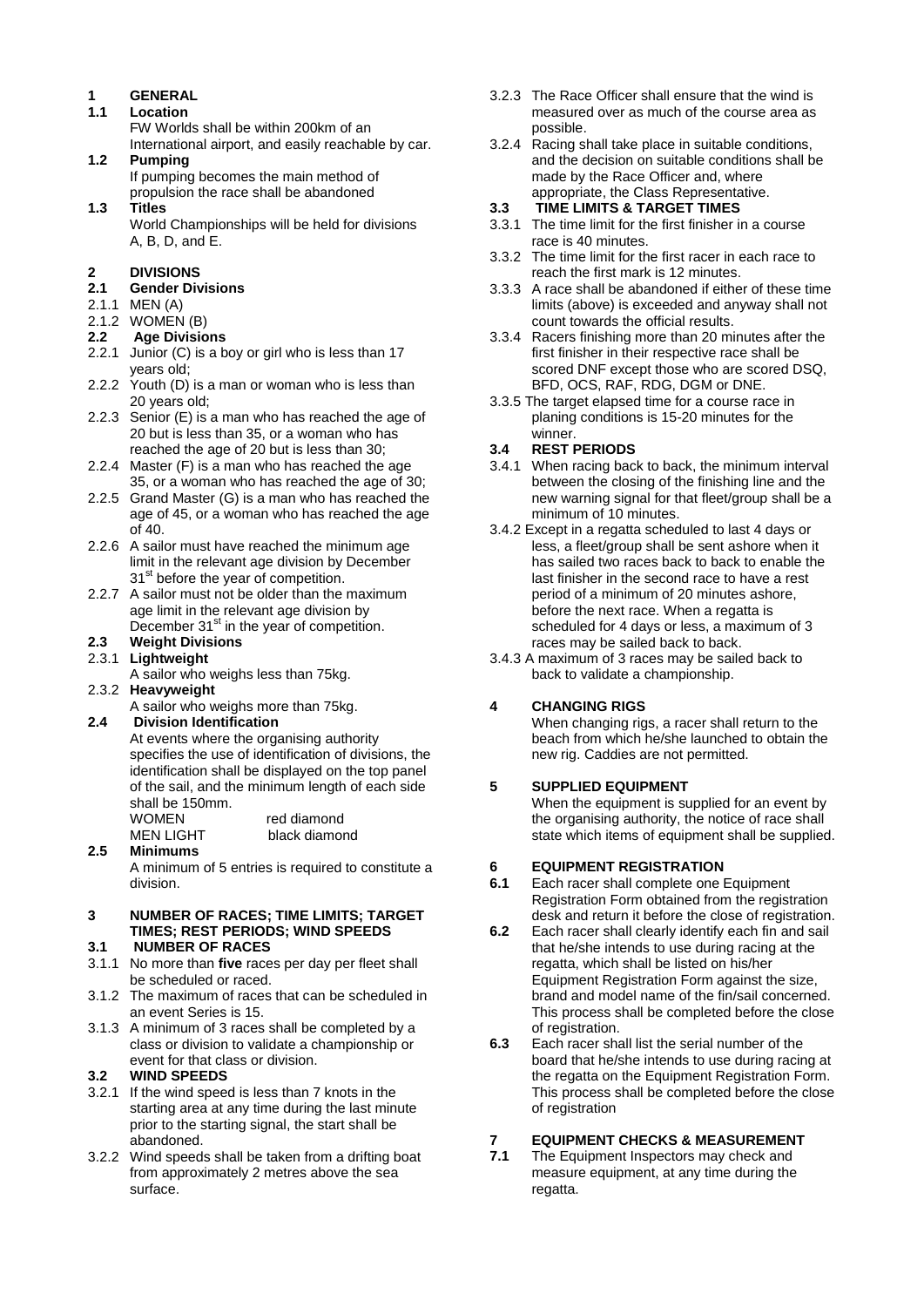- **7.2** After finishing the race, identified racers, at sea, shall immediately sail to the beach, and await the Inspectors' instructions.
- **7.3** Racers identified as they reach the beach shall follow the Inspectors' instructions.
- **7.4** Until the Inspector gives permission, a selected racer and his/her equipment shall have no contact with a coach or support personnel.
- **7.5** A racer, so notified, shall not leave inspection area, without the permission of the Inspectors. Failure to comply may result in disqualification.

#### **8 EVENT SPONSOR'S ADVERTISING**

- **8.1** In the event that racers are required to carry advertising in compliance with **ISAF Regulation 20**-**Advertising Code**:
- **a)** Each racer shall place the advertising stickers issued by the organising authority, back to back immediately above the boom and as close to the leach as possible.
- **b)** Racers shall not cut or adapt the stickers in any way.
- **c)** Lycra vests issued by the local organiser shall be worn outside other clothing when going afloat to race or racing.
- **d)** Only event advertising stickers and/or Lycra vests issued by the local organiser of the regatta in which the racer is currently entered may be worn or appear on the sail.
- **8.2** The local organising authority (LOA) may also require the first, second and third racer overall in the men's and women's classes to wear coloured Lycra vests and carry self-adhesive identifying disks on their sails.
- **a)** The racers affected shall comply with Art#8.1(c) above;
- **b)** And fix the disks just above the sail number on their sails, whilst racing.
- **c)** A racer shall not carry or wear such identification when he/she no longer occupies first, second or third place.
- **d)** The LOA will post a notice on the official notice racer stating where and when racers shall collect this identification in the morning and where to return it to after racing each day.

#### **9 EVENT FORMAT**

#### **9.1 DISCIPLINE**

- 9.1.1 Formula events are single discipline racing events that may incorporate any or all of the following formats: course racing, slalom, marathon.
- 9.1.2 No more than 2 slalom rounds and/or one marathon race shall be scheduled in a Series.

#### **9.2 FLEET OR GROUP COURSE RACING**

- 9.2.1 Where there are 60 or fewer racers entered in a class/division, they shall race together in one fleet.
- 9.2.2 Where there are between 61 and 100 racers entered in a class/division, the Class Race Supervisor shall decide whether they shall race in one fleet or whether there shall be Groups racing in a Qualifying Series followed by a Final Series.
- 9.2.3 Where there are more than 100 racers entered in a class/division, they shall race in Groups in a Qualifying Series followed by a Final Series.
- 9.2.4 For Group Racing the racers shall be divided into two Groups of approximately equal ability, see Appendix.

9.2.5 The decision of the Class Race Supervisor is final.

# **10 COURSES & COURSE AREAS**

**10.1 SELECTION OF COURSE TYPES** Recommended courses are published on the ONB on the class website.

#### **10.2 COURSE AREA**

- 10.2.1 The course area is defined as an area extending 75 metres beyond the course including the 'starting line' and the 'finishing line' and its extensions, which would normally be taken by a racer when racing.
- 10.2.2 Access to the course area during a race is restricted to racers racing and official boats as defined in the Sailing Instructions.

#### **11 THE START**

Course Races shall be started according WCR System 1. The P and Z flags shall not be used.

#### **12 SAFETY REGULATIONS**

#### **12.1 Abandoning:**

- 12.1.1 A competitor that retires from a race shall, whenever possible, notify a Race Committee boat before leaving the course area. Notwithstanding such notification, she shall then proceed, as soon as possible, to the beach and the competitor shall immediately report to the Regatta Office, in person or, if the competitor has come ashore along way from the race site, by phoning the Regatta Office. Failure to comply with this instruction may result in action under RRS 60.2 or 60.3.
- 12.1.2 Competitors not leaving the site for the days racing shall inform the Beach Office prior to the first start.
- **12.2 Safety System:**
- 12.2.1 The Safety System "Sign in / Sign out" is in force when defined in the Event sailing Instructions.
- 12.2.2 Each competitor, intending to race, shall personally sign-out, against his name/sail number, when going out to race.
- 12.2.3 When returning ashore each competitor shall personally sign in to confirm that he/she has returned to shore…..
- **a)** ...Either within 30 minutes of the end of the time limit of that race, or in the case of back to back races, the last race of that class/division;
- **b)** ...Or, within 30 minutes after being instructed to go ashore by the Race Committee.
- 12.2.4 The penalty for each infringement of the Safety System shall be 5 points added to the nearest race.

 The board's penalty score shall be reduced to a 2-point penalty if

a) a board who has not signed out reports to the Race Committee Signal Boat before the warning signal of the first start of the period for her Class/Division/Group, or

b) if a board who has not signed in reports to the Race Office before the end of protest time for her Class/Division/Group.

 12.2.5 Alternative Safety Systems may be approved by the Class Race Supervisor. Full details will be published in the Sailing Instructions.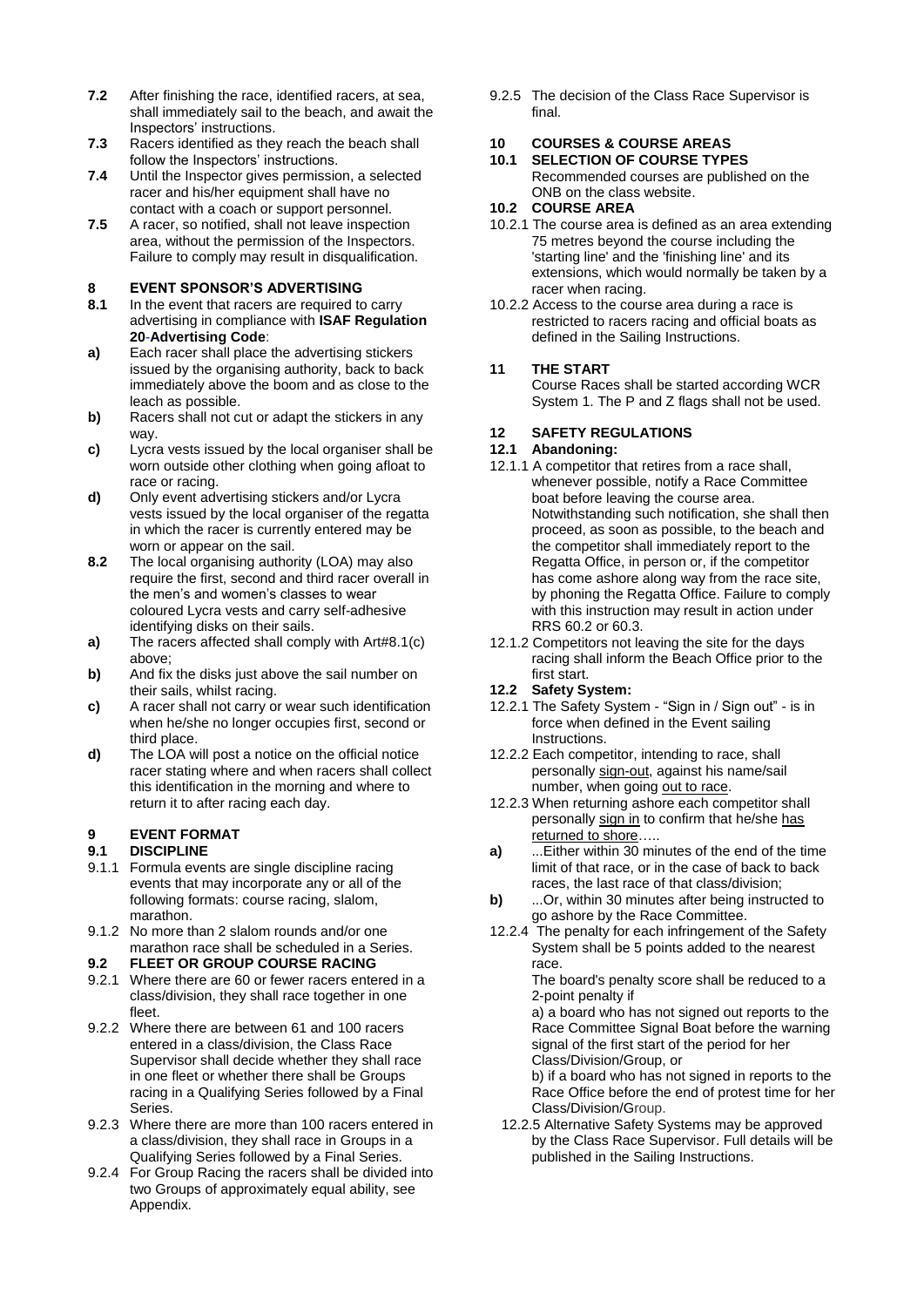#### **13 SCORING**

- **13.1** Scoring shall be in accordance with RRS 2013- 2016 – Windsurfing Competition Rules (WCR), and using the "Low Points Scoring System".
- **13.2** Where there is more than one "Division" racing in a single fleet, competitors may score points equal to their finishing place in their "Division" in that race and Official Results may be published for each "Division".
- **13.3** In Alteration of WCR Appendix A, racers without a finishing place, including a racer that finished and thereafter retires or is disqualified, may be scored points for the place one more than the number of racers entered…
- **i.** In "Fleet Racing", the number of competitors in that fleet.
- **ii.** In a "Division" within a "Fleet", the number of competitors in that "Division".
- **iii.** In the "Qualifying Series", the number of competitors in the largest group of that "Series".
- iv. In the "Final Series", the number of competitors in the competitors fleet (ie Gold or Silver)
- **13.4** One slalom round or one marathon race shall be scored as one course race for the Series.
- **13.5** In alteration to WCR Appendix A2 each board's series score shall be the total of her race scores with the number of her worst scores excluded as follows: 1-3 races, 0 excluded; 4-6 races, 1 excluded; 7-10 races, 2 excluded; 11-15 races, 3 excluded.

#### **14 ELECTRONIC EQUIPMENT**

- **14.1** Electronic equipment is prohibited, with the exception of devices whose sole capability is timing.
- **14.2 Controlled use of GPS** may be permitted for promotional and media purposes.

#### . **15 OFFICIAL FUNCTIONS**

- **15.1** Racers shall attend the Opening Ceremony, Prize Giving Ceremony and other official functions scheduled in the Notice of Race.
- **15.2** Racers failing to attend without good reason may forfeit their prize and prize money.

#### **APPENDICES**

#### **Prize Money Split**

#### **Group Racing**

*Effective: 1st January 2013*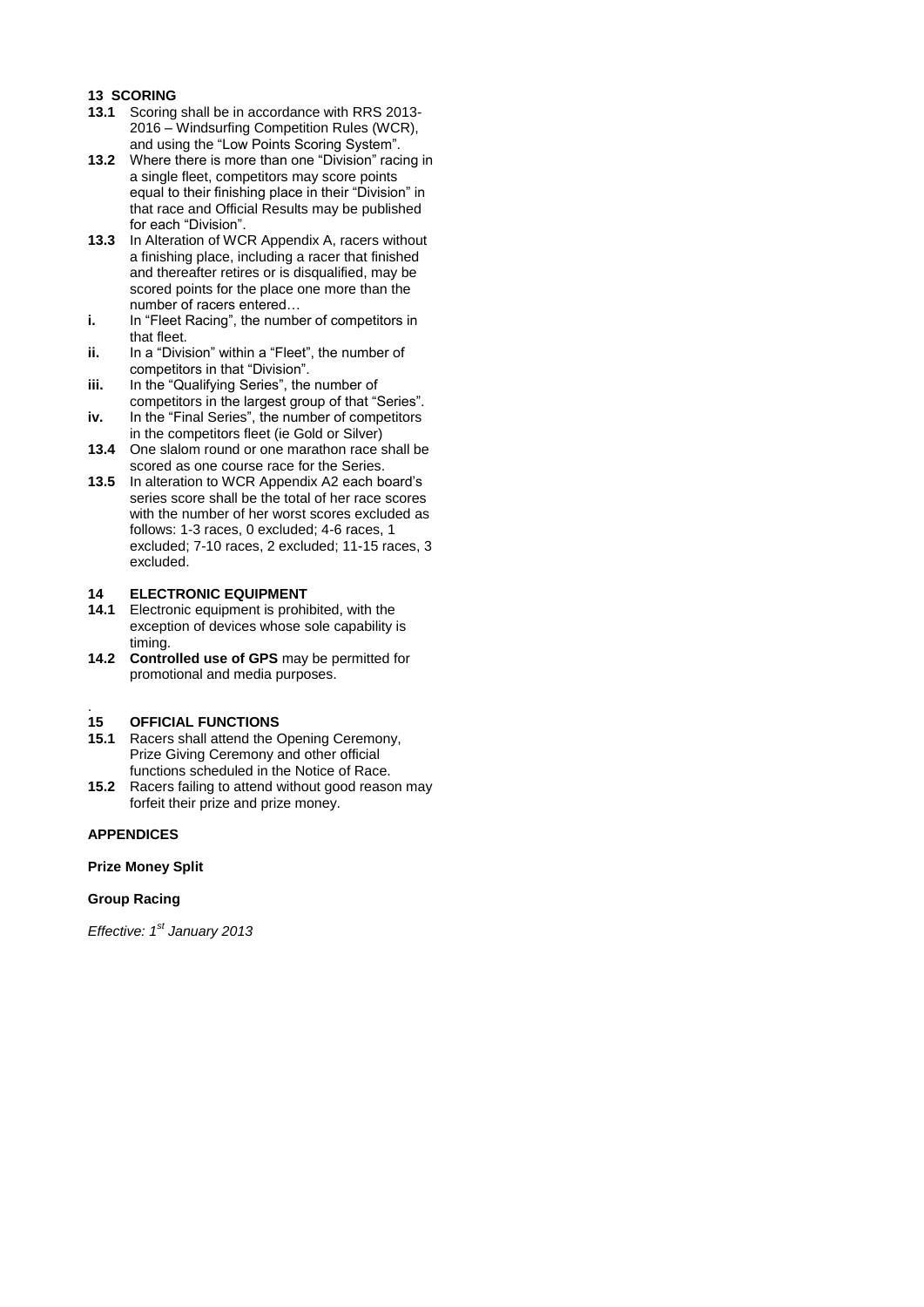#### **APPENDIX A - GROUP RACING**

When the fleet is divided and raced in a "Qualifying Series" followed by a "Final Series".

#### **GR.1 SEEDING LIST**

- **GR.1.1** Racers shall be divided into two Groups, of approximately equal ability, according to the current **Formula Ranking**, except for the World Championship where the result from the last world championship shall be the first method of dividing into groups.
- **GR.1.2** The racer heading the ranking list shall initially be in the first Group, racers in 2nd and 3<sup>rd</sup> positions on the ranking list shall be in the second Group, racers in  $4<sup>th</sup>$  and  $5<sup>th</sup>$  positions on the ranking list shall be in the First Group and so on.
- **GR.1.3** The first Group shall be designated the Yellow Group and the second the Blue Group.
- **GR.1.4** The Blue Group (silver fleet) may carry a blue ribbon provided by the local organiser tied to the batten-retaining strap of the second batten above the boom. The LOA will post a notice stating where and when these ribbons will be issued before the first race of the day.
- **GR.1.5** An alternative method of identification may be prescribed in the Sailing Instructions.
- **GR.1.6** The decision of the Class Race Supervisor is final.

#### **GR.2 QUALIFYING SERIES**

- **GR.2.1** The Qualifying Series consists of 4 races.
- **GR.2.2** When, at the end of each day, the two Groups have completed an equal number of races, they shall be intermixed according to their current standing. At other times they may be intermixed according to their current standing provided that each Group has completed the same number of races.

#### **GR.3 OVERALL STANDING**

- **GR.3.1** At the end of the Qualifying Series, an overall standing will be established. A **boards** overall standing shall be the sum of her scores for all first round races excluding their single worst score.
- **GR.3.2** If racing in the Final Series is not possible, this shall count as the official result. The competitor with the lowest score will head the overall standing.

#### **GR.4 FINAL SERIES**

- **GR.4.1** Racing in the Final Series will take place in the Gold and Silver Fleets. The Gold Fleet shall consist of the top 50% of racers based on the Overall Standings, plus one in the case of an odd number of entries.
- **GR.4.2** In case of ties at the break point those racers so tied shall sail in the Gold Fleet. The fleet lists shall be posted at least 1 hour before the first scheduled starting time of the first race of the Final Series.

#### **GR.5 FLEET STANDING**

- GR.5.1 A racer's fleet standing will be the sum of their scores for all races excluding their worst score(s) in accordance with Championship Rule **#13.5**.
- **GR.5.2** The racers result from the Qualifying Series shall be carried forward as one race (the first race) of the Final Series.
- **GR.5.3** The Final Series shall consist of a further 11 races.
- **GR.5.4** The racer with the lowest total score will head the fleet standing. Silver Fleet racers will be ranked in the fleet standing after those in the Gold Fleet.